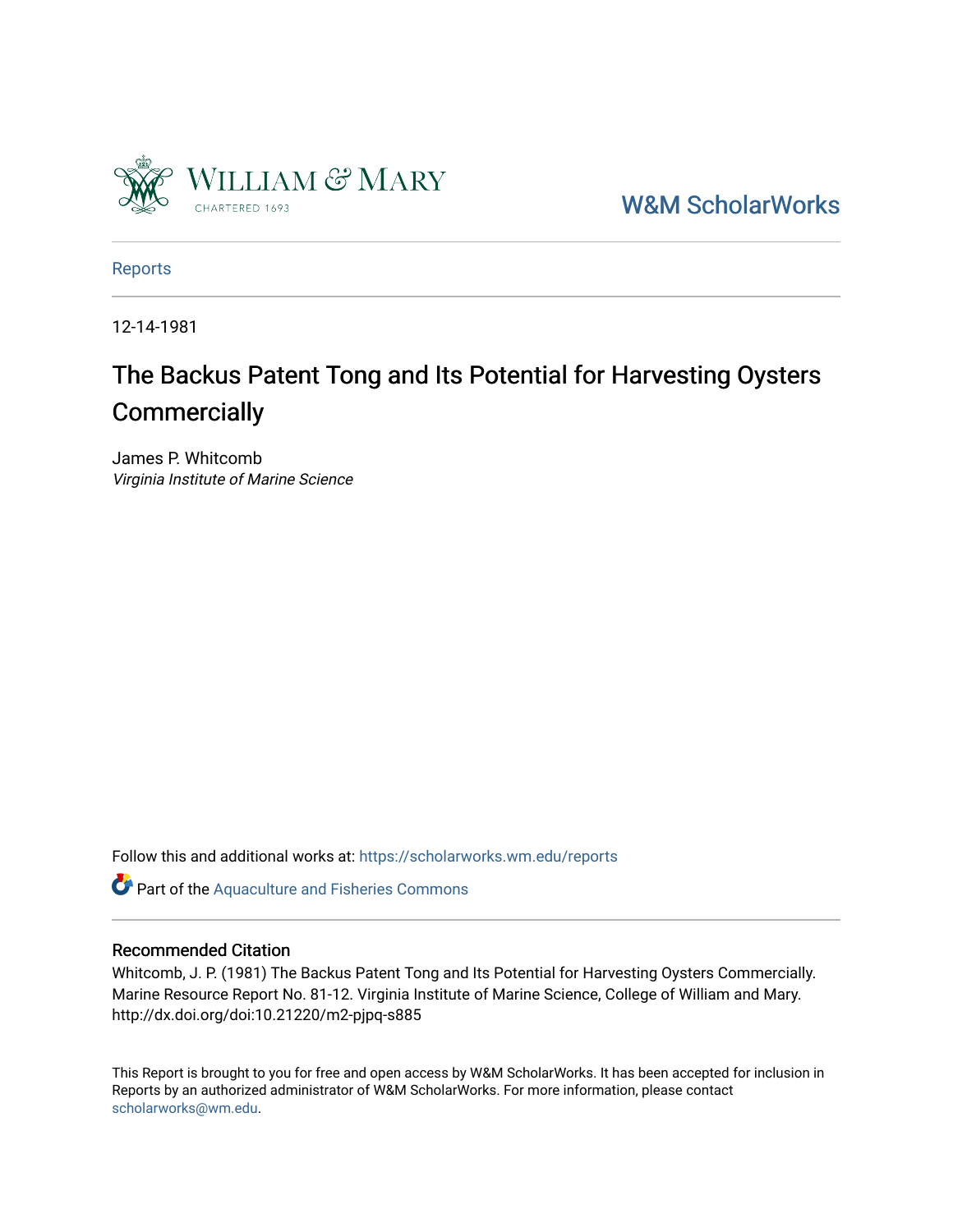# FILE COPY

### THE BACKUS PATENT TONG AND ITS POTENTIAL FOR HARVESTING OYSTERS COMMERCIALLY.

**By** 

4

 $\mathbb{R}^2$ 

James P. Whitcomb Department of Applied Biology

Virginia Institute of Marine Science and School of Marine Science, The College of William and Mary Glounester Point, Virginia 23062

December 14, 1981

Marine Resource Report #81-12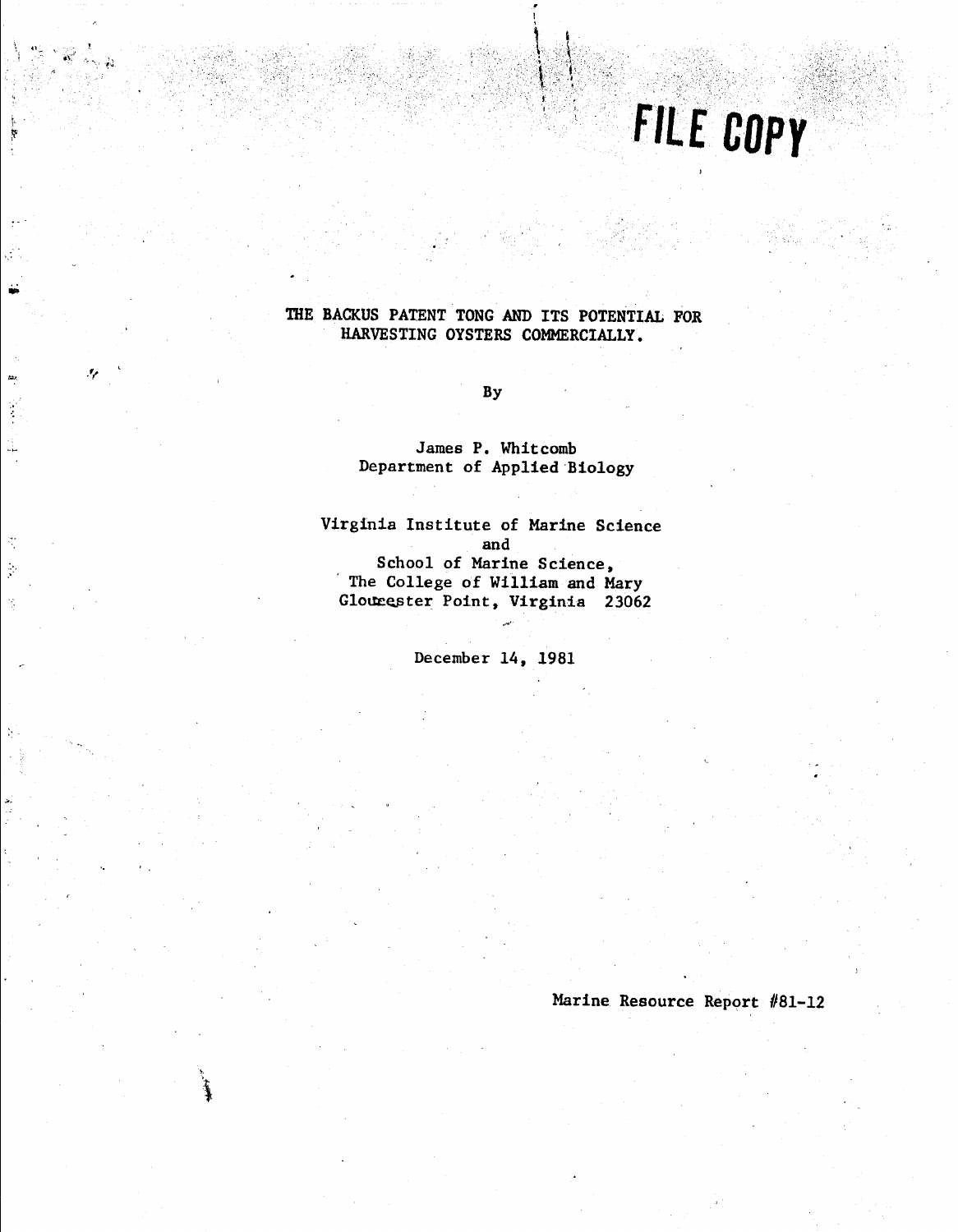#### The Backus Patent Tong and Its Potential for Harvesting Oysters Commercially.

James P. Whitcomb Department of Applied Biology

Virginia Institute of Marine Science . and School of Marine Science, The College of William and Mary Gloucester Point, Virginia 23062

December 14, 1981

**As a** result qf a request by the Virginia Marine Resource Commission, VIMS assisted in testing of the patent tongs designed by Jim Backus of Alexandria, Virginia. The VMRC furnished the vessel VIRGINIAN and three marine inspectors headed by Mr. Ben Daniel. Mr. Backus provided a helper and a vessel equipped for demonstrating the tongs. The vessel was a T-Craft measuring twenty-five (25) feet long and with a beam of nine (9) feet powered by a sixteen (16) horse power deisel engine. Mr. Whitcomb and Mr. Oesterling represented VIMS.

Testing was scheduled for Hoghouse Bar near Urbanna Creek in ' \ the Rappahannock River. Water depth on the site was eighteen (18) feet and oysters were plentiful on the bottom. Unfortunately, the wind, which was from the west, freshened after we cleared Urbanna Creek making the seas two to three feet.

The tongs were similar in size to commercial tongs. The basket was forty-eight (48) inches wide and the gape was forty-three (43) inches. Each tooth was four (4) inches long and adjacent teeth were separated by, on the average, three and one-half (3-1/2) inches. The tongs are closed and raised by hydraulic power. The bridle included a two to one

.. l ..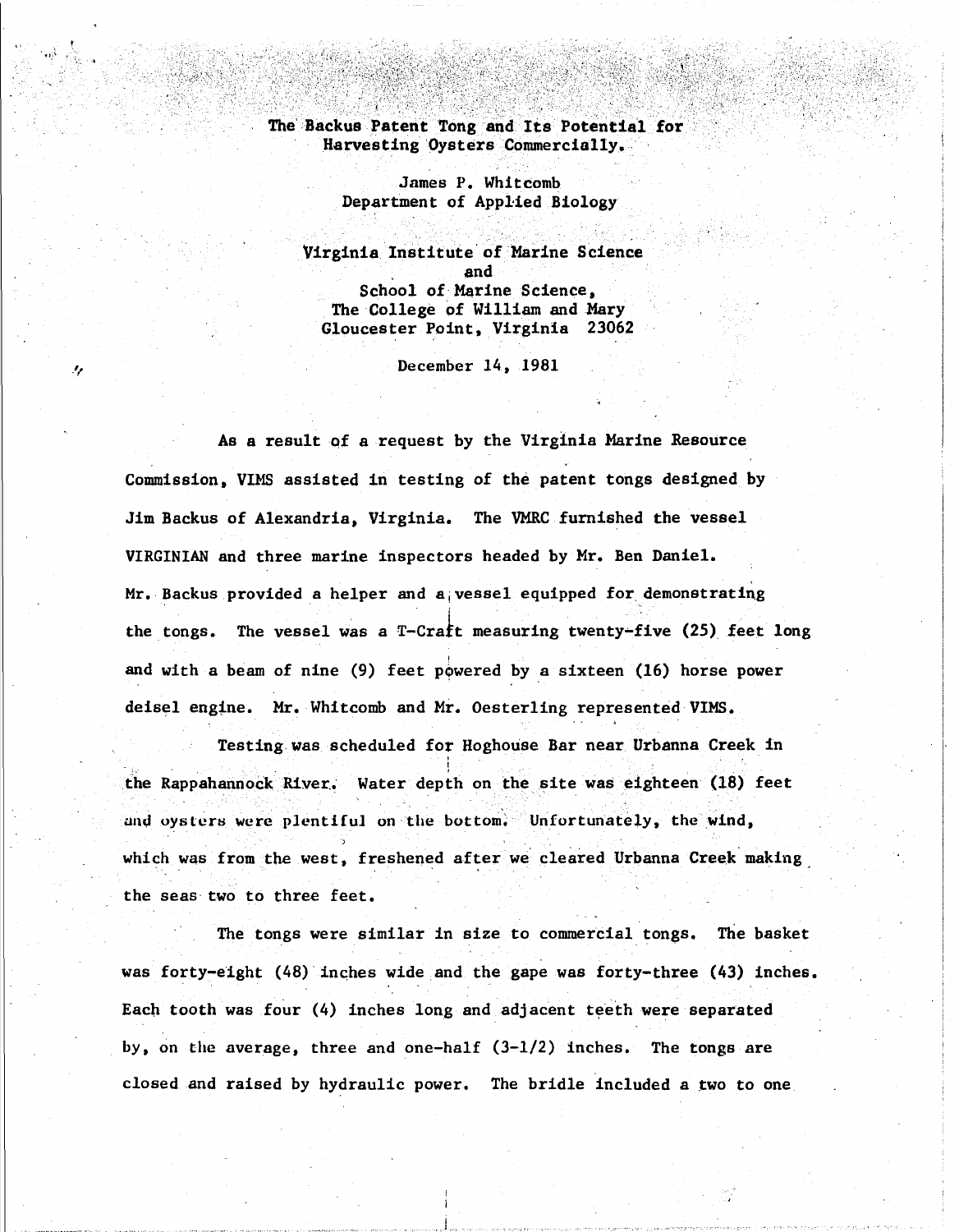(2: 1) mechanical advantage, furnished by blocks built into the yoke of the gear. The basket was covered by re-enforcing wire.

.,

The system is designed so that power has to be applied to raise the gear prior to power being provided for closure. This theoretically minimizes damage to the bottom. In theory control is maintained over penetration of the bottom by utilizing a cut-off arm with a block riding on the raising line. This same cut-off arm activates the power for closure. The raising line was five-sixteenths  $(5/16)$  inch nylon. Hydraulic power comes from an Tecumseh air cooled engine which drives a hydraulic pump. The controls consist of three levers for raising, lowering, closure and two pedals for clutching and braking.

The date of the test was December 8, 1981, and, the first site • was in eighteen (18) feet of water. It proved impossible to get the anchor to hold on the hard oyster bottom with the wind and the ebb tide running the the same direction. Three water hauls (empty tongs) were made before moving inshore to get out of the wind;

However, the wind continued to freshen and the more protected. · site proved to. be unsatisfactory after approximately the same number of attempted hauls or grabs. One tong grab contained approximately fifteen (15) quarts of mud in one end of the tong. This type of collection indicated that we had again dragged to the edge of the shelled area. While taking approximately six (6) grabs the raising line fouled the sheave twice, necessitating removal of the sheave each time. The removal and replacement of the sheave pin and retaining pin required at least twenty minutes. On two occasions the reel which retrieves the hydraulic lines became fouled.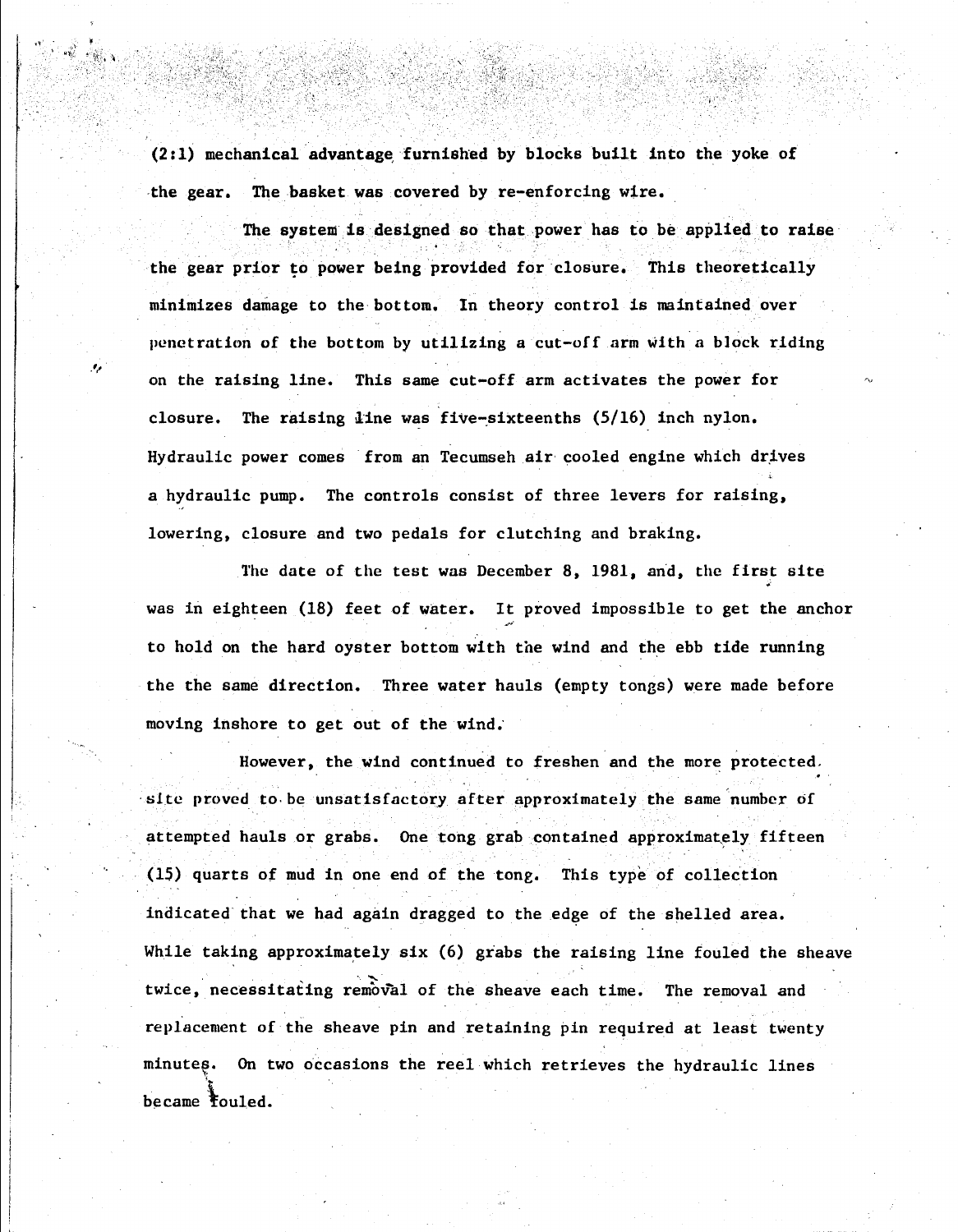Testing was terminated at 10:45 a.m. and the vessel was docked at 11:30 a.m.

. - . .

*.: ..* ·. ' '-' ·,'.

Commenting upon the design and operation of the Backus tongs, it is my opinion that, with minor changes, the tongs could be operated and tested ori a calm day; however, it would require fundamental changes to test the gear's efficiency against commercial gear.

The tongs-close smoothly and maintain the teeth in the same plane while closing. Some minor problems which could be easily corrected in order to rescheduled testing, under specific conditions are as follows: the lack of space between the lowest part of the tongs and the cull board when the tongs arc fully **raised;** the poorly designed sheave at the end of the davit, and the spool $({\rm the})$  retrieves the hydraulic lines. The sheave fouled twice while testing the tongs. If wire replaced the braided nylon and the sheave were replaced by a correct sheave the raising line would cease to foul. lf the configuration of the attachment between the bridle and raising line were reworked it would result in at least six (6) additional inches of space between the gear and the cull board. The spool which retrieves the hydraulic lines is too small to carry lines adequate for thirty foot (30) depths and probably unnecessary for shallow depths. Its capacity should be increased.

More fundamental problems which should be corrected with the tongs are the teeth of the tongs and cut-off arm'and their basic design. The teeth are longer than necessary, too widely separated and attached in position for digging rather than scraping. The teeth would be adequate' if they were three inches long, spaced so that the point of the attachment

·;